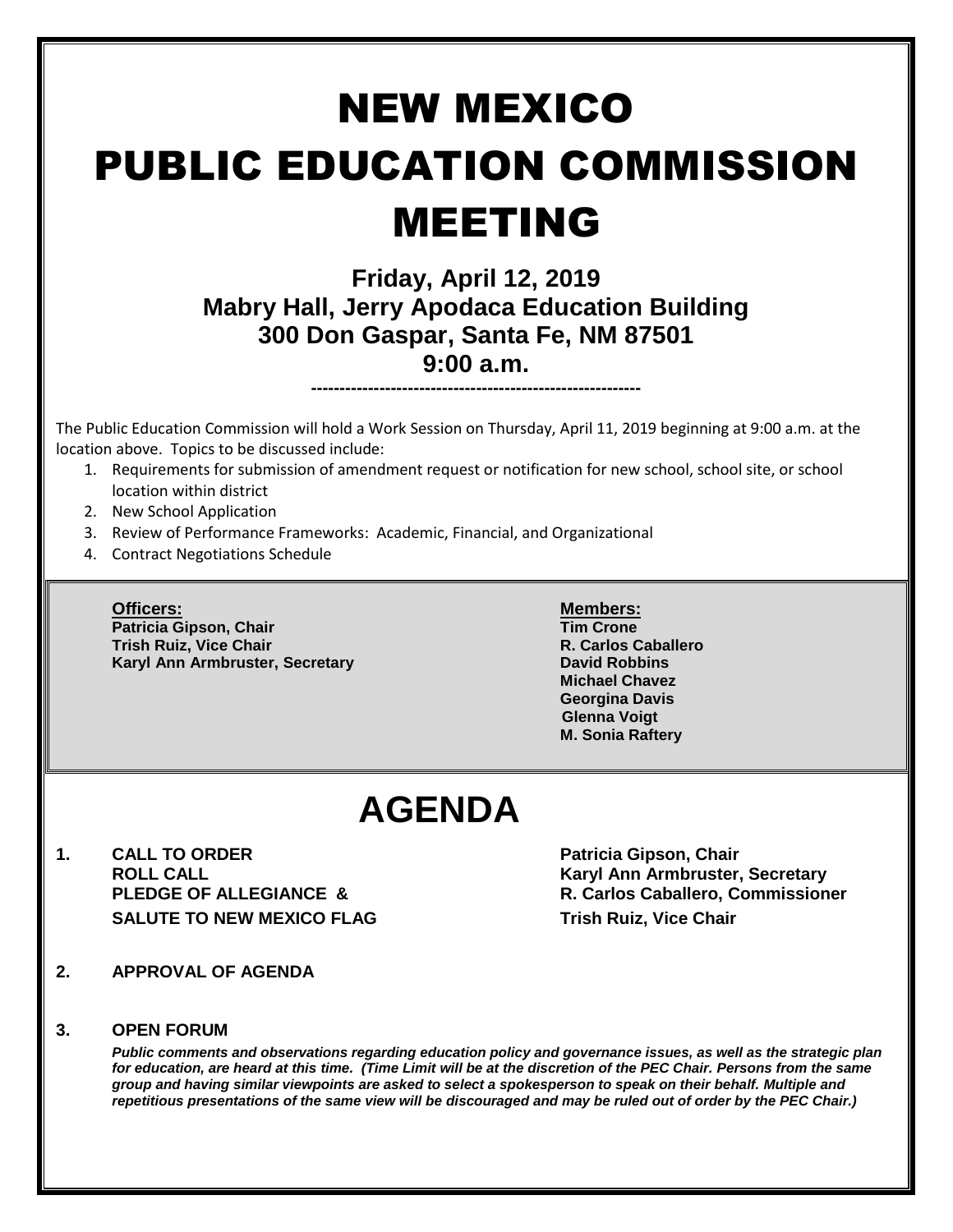#### **4. CONSENT AGENDA**

- A. Approval of PEC Minutes and Transcripts
	- 1) Approval of the Minutes for the PEC Work Session on March 21, 2019
	- 2) Approval of Transcript for March 22, 2019 PEC Meeting
	- 3) Approval of Summary Minutes For March 22, 2019 PEC Meeting
- B. Change Notifications Governing Board Membership Changes
	- 1) J Paul Taylor Academy
	- 2) Solare Collegiate

#### **5. REPORT FROM OPTIONS FOR PARENTS & THE CHARTER SCHOOL DIVISION—DISCUSSION AND POSSIBLE ACTIONS**

- A. Charter School Division Updates
	- *(may include Staffing, Site Visits, Training, Implementation Year, School Closures, Grant, etc.)*
- B. Governing Board Concerns *(if submission is not complete by meeting date)*
- C. Highlights and Appreciations
	- 1) Cesar Chavez Community School
	- 2) Roots and Wings Community School
	- 3) Amy Biehl High School

#### **6. DISCUSSION AND POSSIBLE ACTION ON CHARTER CONTRACT AMENDMENT REQUESTS**

- A. Enrollment Cap increase
	- 1) South Valley Preparatory School
	- 2) Middle College High School
- B. Change to Grade Levels Served
	- 1) Middle College High School
- C. School Name Change
	- 1) La Promesa Early Learning Center
- **7. DISCUSSION AND POSSIBLE ACTION ON LETTER OF CONCERN TO ALMA d'ARTE CHARTER SCHOOL**
- **8. DISCUSSION AND POSSIBLE ACTION ON THE PEC ACADEMIC PERFORMANCE FRAMEWORK FOR CHARTER SCHOOLS**
- **9. DISCUSSION AND POSSIBLE ACTION ON REQUIREMENTS FOR SUBMISSION OF AMENDMENT REQUEST OR NOTIFICATION FOR NEW SCHOOL, SCHOOL SITE, OR SCHOOL LOCATION WITHIN DISTRICT**
- **10. DISCUSSION AND POSSIBLE ACTION ON NEW SCHOOL APPLICATION**
- **11. DISCUSSION AND POSSIBLE ACTION ON PEC CONTRACT NEGOTIATION SCHEDULE**

#### **12. REPORT FROM THE CHAIR**

- A. Update from Public Charter Schools of NM
- B. Update from New Mexico School Board Association
- **13. PEC COMMENTS**

**14. EXECUTIVE SESSION: Pursuant to NMSA § 10-15-1(H)(7) DISCUSSION SUBJECT TO ATTORNEY-CLIENT PRIVILEGE PERTAINING TO THREATENED OR PENDING LITIGATION IN WHICH THE PUBLIC BODY IS OR MAY BECOME A PARTICIPANT, SPECIFICALLY LA ACADEMIA DE DOLORES HUERTA**